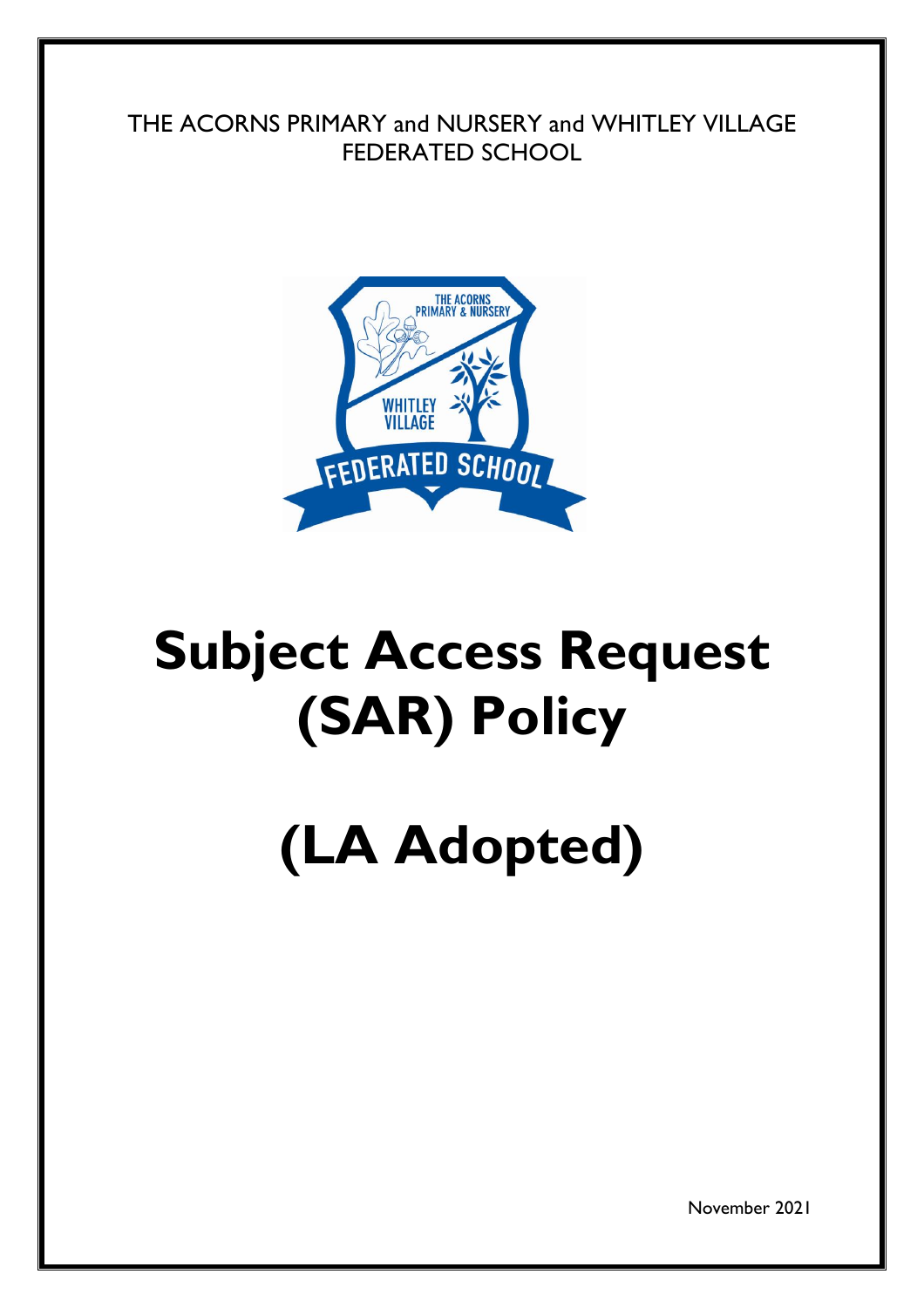# **1. Making a Subject Access Request (SAR)**

- 1.1 Under the General Data Protection Regulation, you have the right to request access to information we hold about you.
- 1.2 Under this right you can request:
	- Confirmation that we hold personal information about you and why we do so
	- A copy of any information we may hold about you.
- 1.3 An individual is entitled to make a request for the information we hold about them, but in certain circumstances they may be able to make a request for information we hold on someone else.
- 1.4 If you have parental responsibility for a child at this school, you may wish to make a request to identify what personal data we hold on that child, as well to request a copy of that information
- 1.5 The applicant must effectively communicate their request to the school. While there is no requirement for this request to be made in writing, the school will make available a SAR Request form to help facilitate this process.

# **2. Proof of Identification**

- 2.1. If we have any cause to doubt your identity we will ask you to provide any evidence we reasonably need to confirm your identity. This may be done by requesting a recognised form of identification. Items requested may be:
	- Proof of Identity Passport, photo driving licence, national identity card, birth certificate.
	- Proof of Address Utility bill, bank statement, credit card statement (no more than 3 months old); current driving licence; current TV licence; local authority tax bill, HMRC tax document (no more than 1 year old).
- 2.2. Where individuals are unable to produce any of the above documentation, we may ask what identification you may possess which would allow us to satisfy ourselves as to your identity.
- 2.3. Where requesting details of information held about a pupil, we will confirm your right to this information. In order to do this we may request a copy of the child's birth certificate or other official documentation confirming parental/guardianship rights.
- 2.4. Where requesting information on behalf of another individual, we will request a copy of the written authority of the individual involved confirming both their and your identity and clearly stating you are acting on their behalf and with their full knowledge.

#### **3. How we process Subject Access Requests**

- 3.1 The school will clarify the nature of the request and determine whether the request relates to information belonging to a child or whether the request has been made in relation to information belonging to the requestor.
- 3.2. In the event that a large quantity of information is being processed about an individual, the school may ask the individual to specify the information the request is in relation to.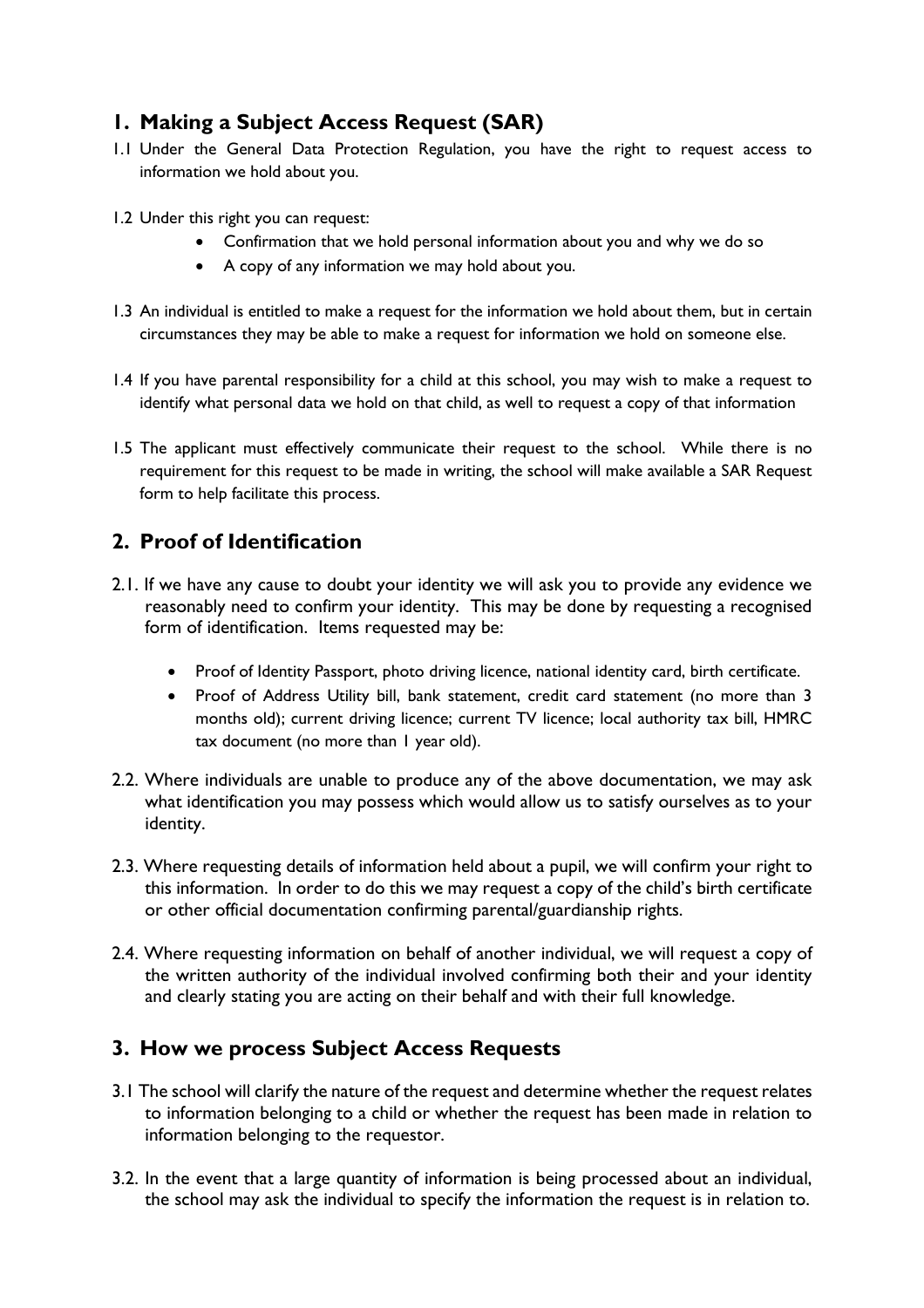- 3.3. If we identify information that relates to third parties we will take all reasonable steps to establish whether this information can be disclosed. In some cases, we may contact the  $3<sup>rd</sup>$  party to seek consent for the release of this information.
- 3.4. We are not required to disclose information relating to third parties, unless they have provided their consent or it is reasonable to do so without their consent. If the third party objects to the information being disclosed we may seek legal advice on what action we should take.
- 3.5. Before sharing any information that relates to third parties, we will where possible anonymise information that identifies individuals not already known to the applicant. We will also edit information that may affect another party's privacy, and if necessary summarise the information provided (rather than provide a full copy of the document).
- 3.6. Once we have confirmed identification, resolved any queries around the applicant's request, and gathered the relevant information, we will issue our response electronically via a secure email service, or if requested, via hard copy. Hard copy responses will be sent by Royal Mail recorded delivery in an envelope or package marked 'Private and Confidential' and 'Addressee Only'.
- 3.7. Where requests relate to information in the form of video images captured by our CCTV security cameras, we may ask whether the requester would be satisfied with viewing these images at our premises.

## **4. Right to Information**

- 4.1. Parents accessing their child's personal data under the *GDPR* are exercising the **child's** right of subject access on the child's behalf.
- 4.1. A parent or guardian does not have an automatic right to information held about their child. The right belongs to the child and the parent(s) acts on their behalf, where they have parental responsibility for the child.
- 4.2. In England the age at which a child reaches sufficient maturity to exercise their own right to access their information is normally 12, but this may vary amongst individuals. Once a child reaches sufficient maturity, the parent may only act with their child's consent.

# **5. The cost of a Subject Access Request**

5.1. A copy of the information will be supplied to the individual free of charge; however, the school may impose a 'reasonable fee' to comply with requests for further copies of the same information.

5.2. Where a request is manifestly unfounded, excessive or repetitive, a reasonable fee may be charged.

- 5.3. All fees will be based on the administrative cost of providing the information.
- 5.4. Where a fee has been imposed the individual has the right to appeal to the cost specified in the first case to the School and, if they are still unsatisfied, they may complain to the Information Commissioner's Office.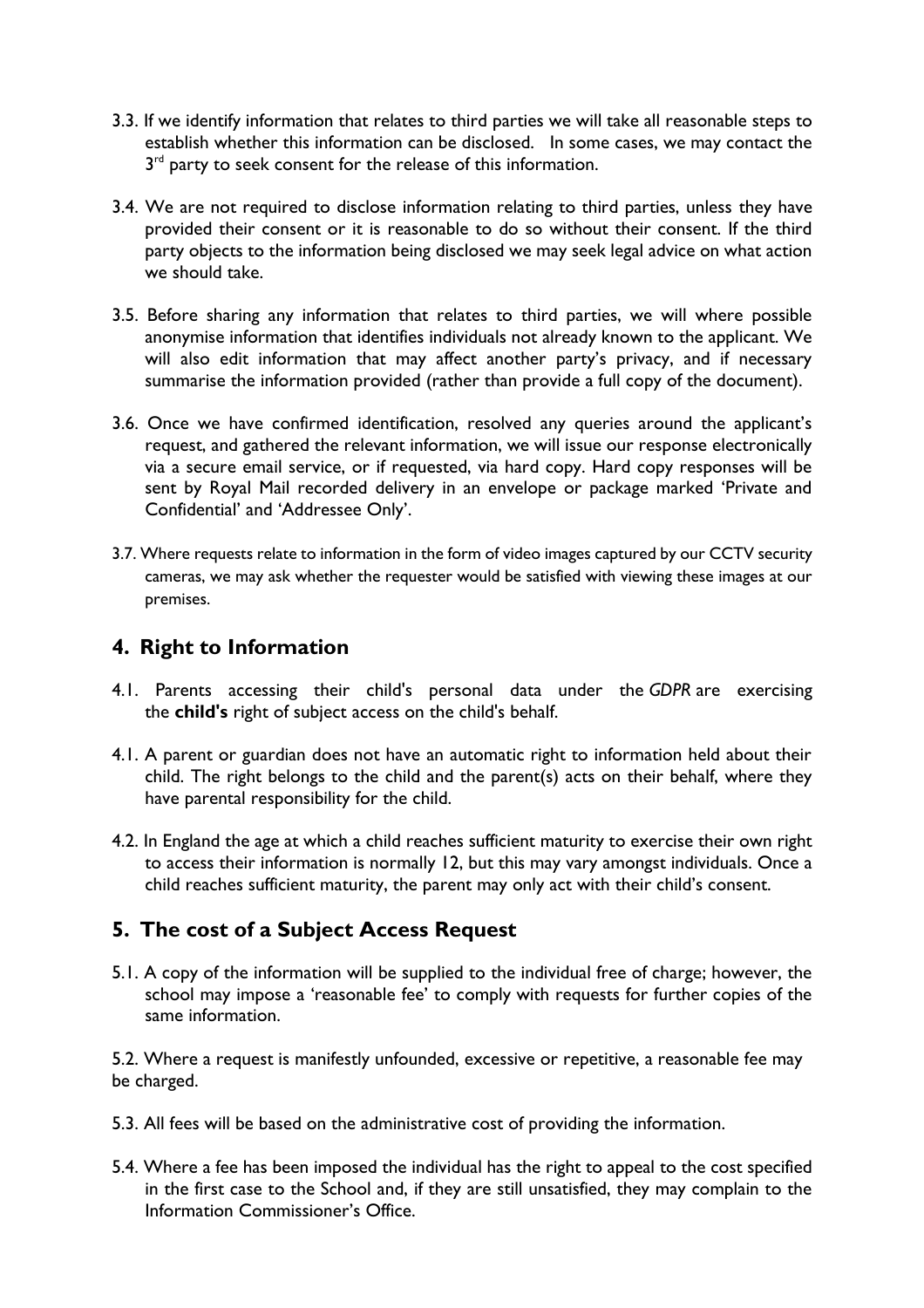# **6. Timeframe for responding to Subject Access Requests**

- 6.1. A response must be sent within 1 month starting from the day we have received all the information necessary to identify you and, where necessary, identify the information requested. We will aim to respond to all requests as soon as possible within this timeframe.
- 6.2. Where a response is proving difficult to service we may provide information available while continuing to work through additional information.
- 6.3. In the event of numerous or complex requests, the period of compliance will be extended by a further two months. The individual will be informed of this extension, and will receive an explanation of why the extension is necessary, within one month of the receipt of the request.
- 6.4. In the event that a large quantity of information is being processed about an individual, the school may ask the individual to specify the information the request is in relation to.
- 6.5. The school will adopt an appropriate procedure that will allow it to service any Subject Access Requests made during a period of school closure (holiday periods) will be dealt with as normal except during the summer break when requests should be sent directly to the DPO who will assess the request and contact school staff to service the request. (DPO contact details can be found in section 10)
- 6.6. As a matter of course, requests submitted during any holiday period will be responded to within the required timescales. However, the school is conscious of the fact that the ability to service such requests may be made more complex by staff absence but will strive to ensure appropriate procedures are in place to deal with requests made during those periods.
- 6.7. Should a holiday close down period severely affect the school's ability to facilitate the production of the required information, the requestor will be notified as to the cause of any expected delay within good time.
- 6.8 In such circumstance we may provide the requestor with the material most readily available while we work to identify any additional information.

#### **7. Grounds for not complying with Subject Access Requests**

- 7.1. Where a request is manifestly unfounded or excessive, the school holds the right to refuse to respond to the request. The individual will be informed of this decision and the reasoning behind it, as well as their right to complain to the supervisory authority and to a judicial remedy, within one month of the refusal.
- 7.2 If you have a made a previous subject access we must respond only if a reasonable interval has elapsed since this previous request was made. We will define a reasonable interval by reviewing the elapsed time, nature of information, and changes that have occurred since the last request was made.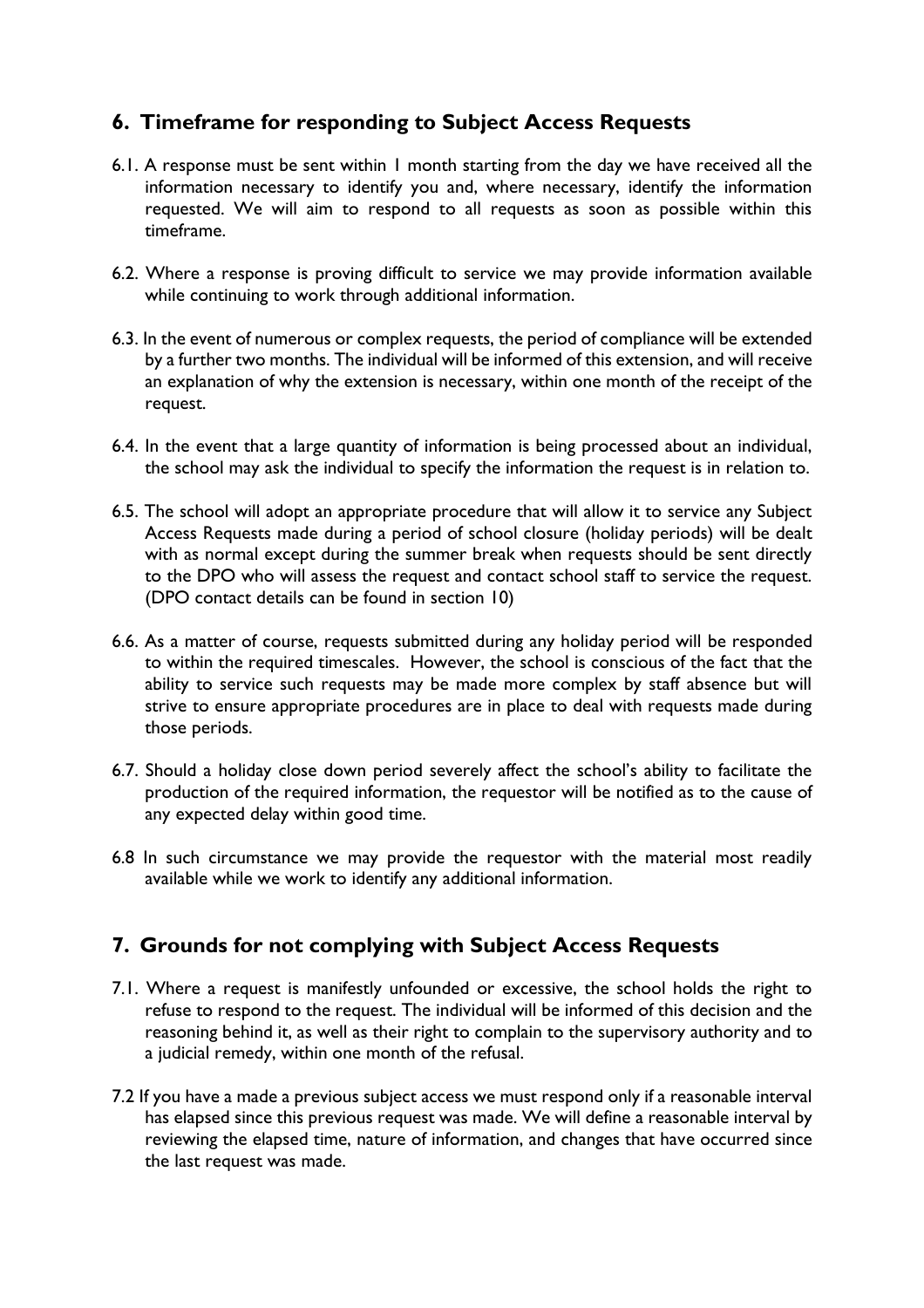#### **8. What to do if you identify inaccurate information in our records**

- 8.1. If you identify an error in the information we hold please notify us as soon as possible. If we agree that the information is inaccurate we will take all reasonable steps to correct the information or if relevant and practically possible, remove the inaccurate information by deletion or destruction.
- 8.2. If we believe the information is accurate, or we are unable to make a decision as to the accuracy of the information, we will keep a note of the alleged error on the file.

#### **9. What to do if you want us to stop processing your data.**

- 9.1. You have the right to ask us to delete or completely stop processing some or all of your data, or stop processing this data in relation to a particular purpose or in a particular way. The right to prevent processing applies in certain limited circumstances.
- 9.2. We will respond to an objection within 30 days of receipt, and in writing, advising that we have either complied with your request, intend to comply with it, or state the extent to which we will comply with it and why.
- 9.3. Where we will not or cannot comply with a request to delete or stop processing data we will clearly communicate those reasons to you.

#### **10. Online SAR Platform**

- 10.1. Where individuals submit a Subject Access Request via an online SAR platform (such as Tapmydata) and in line with ICO advice, the school will not consider a SAR to have been officially made and will not engage with the online SAR provider.
- 10.2. We would not consider that the school has 'received' a subject access request (SAR) made via an online platform in cases where the school would be required to 'sign up' and/or pay a fee in order to even view the request. Therefore the school's Article 15 obligations wouldn't be triggered.
- 10.3. Even if the school did choose to accept a SAR from a portal, unless or until the school can verify the identity of the data subject making the request it will not be subject to the Article 15 obligations until that time. The portal would be responsible for providing evidence that it has authority to act on behalf of the data subject. Therefore the school does not need to comply with the third party request until it is satisfied that the third party is acting on the behalf, and with the authority of, the data subject.
- 10.4. As it is also likely that these platforms would become data controllers for any personal data they process in connection with the completion of any SARs, they would need to be compliant with data protection law. If the school wasn't satisfied that the portal would process personal data in compliance with the legislation then it could choose not to share personal data in order to ensure its own compliance.
- 10.5. As a result of these conditions, the school will not accept SARs made through online portals as triggering an individual's Right of Access as defined by Article 15 of the GDPR.